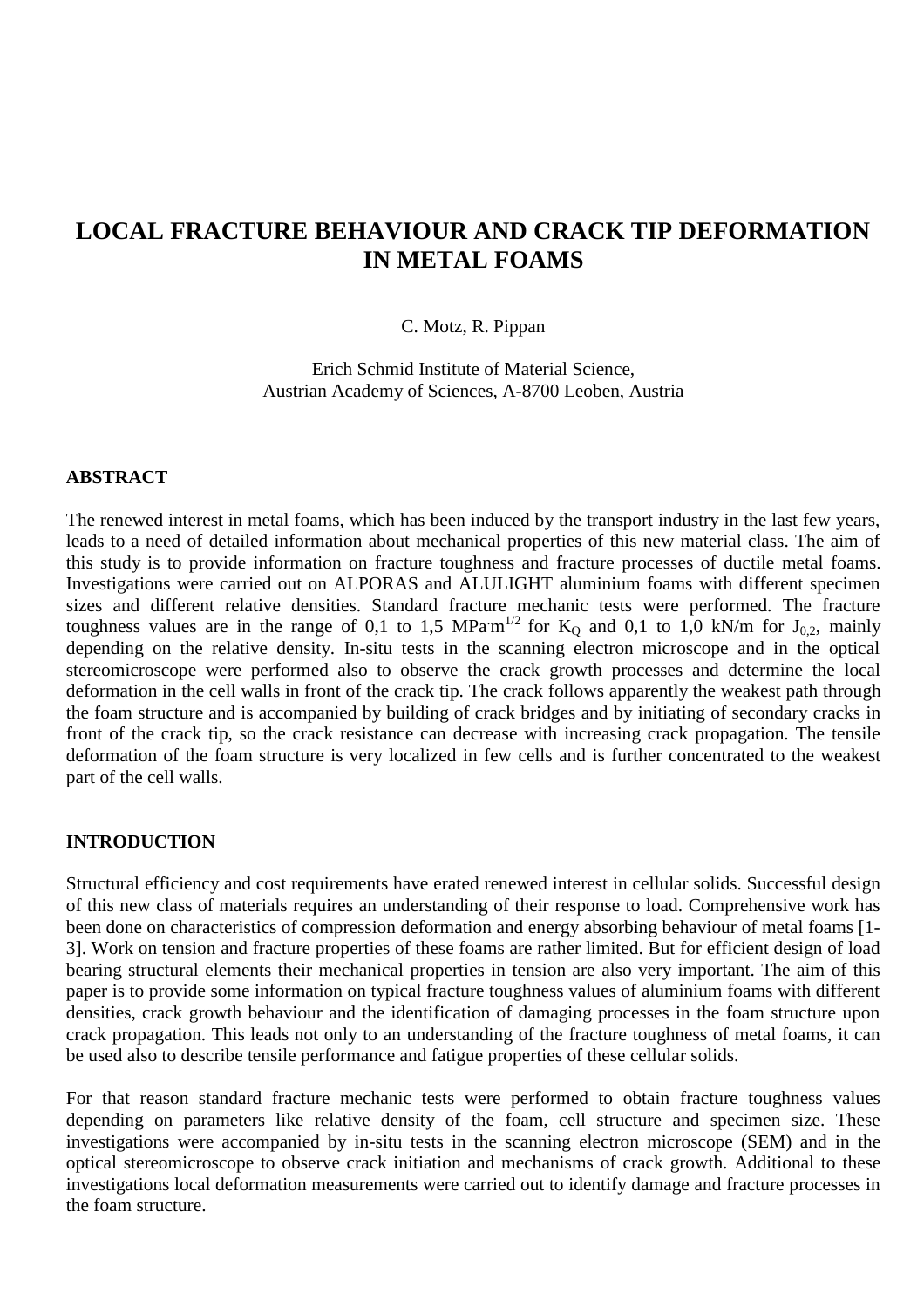# **EXPERIMENTAL PROCEDURE**

# *Specimen preparation*

For our investigations we used two closed-cell aluminium foams, an ALULIGHT foam (AlSiMg0.6 alloy) and an ALPORAS foam (AlCa1.5Ti1.5 alloy) with different densities, ranged from 0.25 g/cm<sup>3</sup> to 0.5 g/cm<sup>3</sup>. CT-specimens with sizes of W=50 mm, B=25 mm,  $a_0/W=0.45$  to W=290 mm, B=30 mm,  $a_0/W=0.45$  were cut out of the foam plates with a diamond wire saw to avoid deformation of the cells. All specimens had an open surface. The surface of specimens, which were used for the in-situ tests were, carefully mechanical polished. The starter notches were preliminary machined with electro-discharging or with a diamond wire saw, which gave a notch radius of approx. 0,3 mm. Then for some of the specimens the notch tip radius was reduced to 30 µm with a special razor blade polishing technique [4]. Since this gave indistinguishable results in the fracture tests compared to fatigue pre-cracked specimens, which is also reported by other authors [5], all fracture tests were performed with such prepared specimens. An example of a CT-specimen, which was set up for the fracture tests is shown in Fig. 1.



**Figure 1:** Example of a CT-specimen, which was used for the fracture tests.

# *Standard fracture tests*

All tests were carried out on a displacement controlled universal mechanic testing machine at room temperature. The cross-head speed was 0,2 mm/min. Beside the force and the load line displacement measurement, also the crack extension was monitored by potential drop technique, which was needed for the single specimen J-integral tests. The validity of this method for metal foams was verified by optical observation of the crack extension and a comparison with the result of the potential drop technique. Therefore images from the specimen surface at different load states were taken with a CCD-camera and analysed subsequently. These images were also needed for the local deformation measurements.

All data were processed with a personal computer online. An example for the resulting load versus load line displacement curve including the crack extension curve is shown in Fig. 2 for two different foams. Since no valid  $K_{IC}$  values according to ASTM E399 were achieved in most cases, J-integral versus crack extension plots were calculated following ASTM E1152, ASTM E813 standard, and [6]. From these plots the  $J_{0,2}$ fracture toughness values can be retrieved.

# *In-situ experiments*

In order to investigate crack initiation and crack propagation in the foam in-situ fracture tests in the scanning electron microscope and in the optical stereomicroscope were performed. Therefore a small in-situ loading device with a cross-head speed of about 0.15 mm/min was used. CT-specimens with a dimension of  $W=50$ mm, B=25 mm and  $a_0/W=0.45$  were fractured with this device. Load and load line displacement were recorded during the test. Images with a resolution up to 4000x3200 pixel were taken from the foam surface at different load states. Images from the SEM contains 1 to 4 cells in front of the crack tip and gives a detailed view of the crack propagation in the cell walls, whereby images from the optical microscope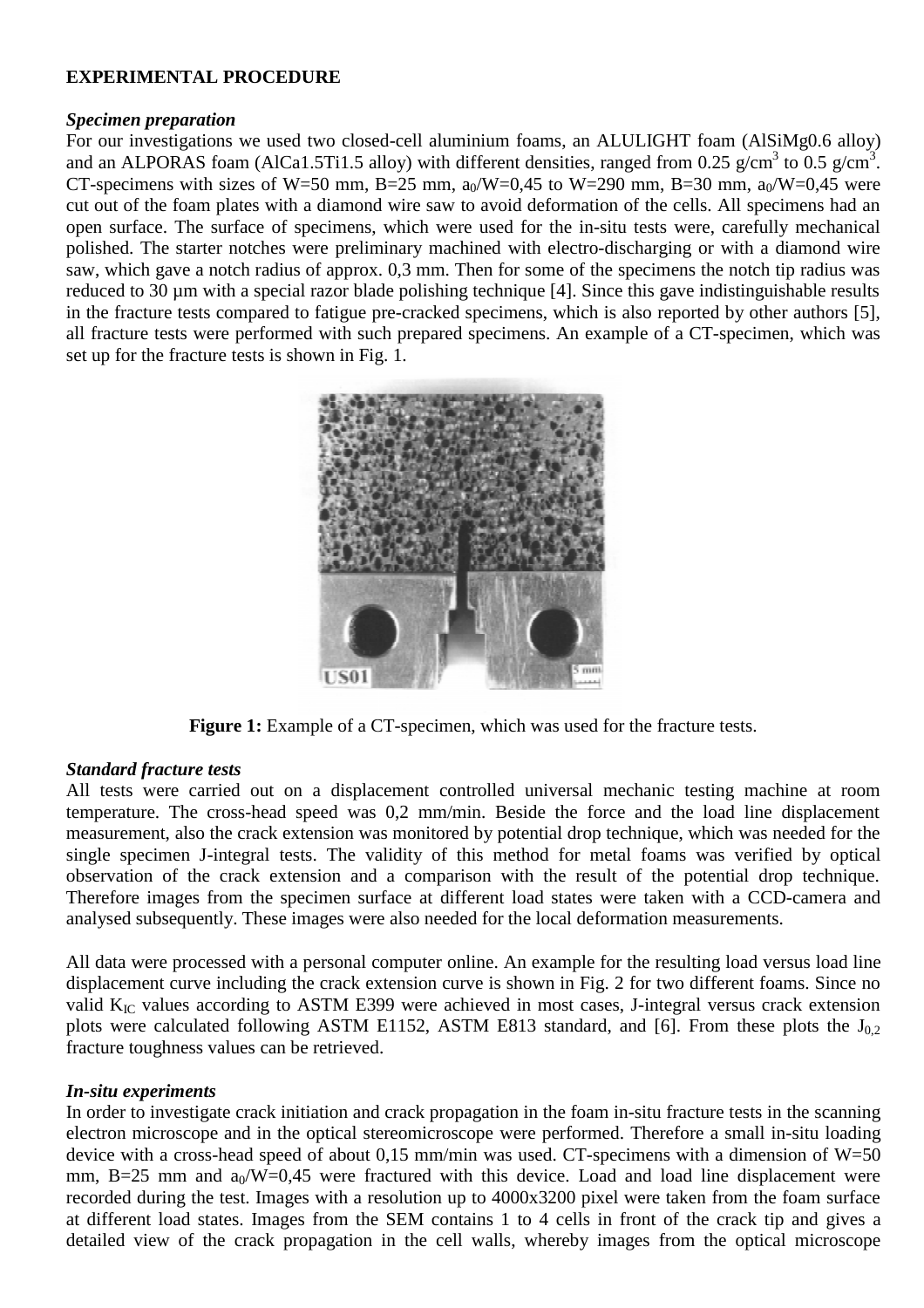contains several cells and they are needed to identify the overall deformation of the foam structure. Subsequently, the images were analysed to measure crack length, local deformation and to identify the crack path through the structure.



**Figure 2:** Load versus load line displacement curve and crack extension curve for an ALPORAS foam (W=140 mm,  $p=0.45$  g/cm<sup>3</sup>) on the left side and for an ALULIGHT foam (W=100 mm,  $p=0.50$  g/cm<sup>3</sup>) on the right side.

#### *Local deformation measurements*

From the images of the foam surface obtained by the SEM and by the optical microscope local deformation measurements were performed. Thereby images taken at different loads were processed with a special image analysing program [7,8]. This program can detect equal features in two images and calculates the x-ycoordinates of these features (so called homologous points). From the two sets of x-y-coordinates, one for each image, a displacement vector field can be calculated. The derivation in x- and y-direction of this vector field results in a strain field for these two directions (Eqn. 1).

$$
\varepsilon_x(x, y) = \frac{\partial u_x(x, y)}{\partial x}, \qquad \varepsilon_y(x, y) = \frac{\partial u_y(x, y)}{\partial y}
$$
 (1)

Where  $u_x(x, y)$  and  $u_y(x, y)$  represents the displacement in x- and y-direction at a given point  $(x, y)$ , and  $\varepsilon_x(x, y)$ and  $\varepsilon$ <sub>*i*</sub>(*x,y*) represents the strain values. For small deformations ( $\varepsilon$  smaller than 0,1) these values are in fact strain values. In our investigations the deformations usually did not exceed this criterion. During the deformation the cell walls should not rotate or tilt because this will be interpreted as additional strain in the effected areas. This problem is verified by a 3D reconstruction of the foam surface at different load states that enables a detection and also a correction of such cell wall rotating or tilting. Fig. 3 shows an example of a calculated digital elevation model of a foam surface, which contains a few cells in front of a notch root. The accuracy of this method for strain determination is about  $\pm 0.005$  ( $\pm 0.5$  %) in absolute strain value. The resulting displacement field contains 30000 to 200000 measurement points depending on the resolution of the used images.

# **RESULTS**

#### *Fracture tests*

Only for large (W>100 mm) ALULIGHT foam specimens the condition  $F_{\text{max}}/F_Q$ <1,1 according to ASTM E399 is fulfilled (see Fig. 2). In general no valid  $K_{IC}$ -values were obtained. Therefore J-integral tests were performed on the ALPORAS foams. For ALULIGHT foams a comprehensive work on fracture toughness has been done in [9].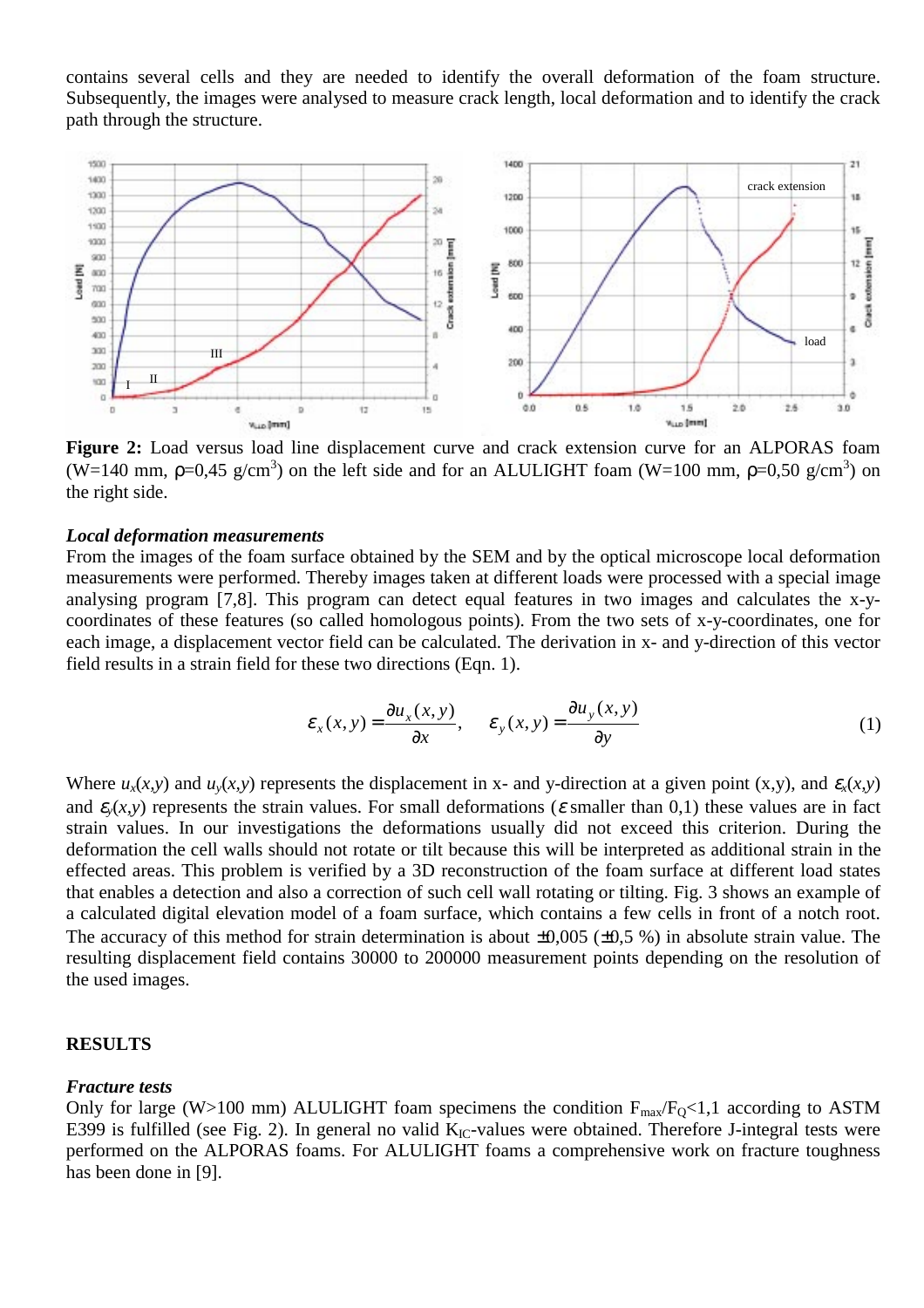

**Figure 3:** Digital elevation model with about 200000 points of a foam surface in front of the notch root.

The ALPORAS foams show in the load versus load line displacement curve only a small "linear elastic" regime followed by a large plastic regime (see Fig. 2, left side). After the maximum load a decreasing of the load can be observed whereby the rate of the load drop depends on the density of the foam. In contrast to the region of increasing load in the load-displacement curve, which is very "smooth", the region of decreasing load shows a certain waviness. The shape of the load versus load line displacement curve doesn't change significantly with varying the specimen size. Also with the largest CT-specimens (W≈300 mm) it is impossible to obtain valid  $K_{IC}$  values. The crack extension curve shows already in a very early stage a significant rise and also a certain waviness at larger crack extensions.

Fig. 4 shows the calculated J vs. ∆a curves according to ASTM E1152 standard for ALPORAS foams with two different densities. The shape of these curves differs significantly from those of conventional metals. In the region of small crack extensions where the initial J-values were determined the J vs. ∆a curve behaves sometimes very unusual (Fig. 4 is an unusual nice curve). Therefore the calculation of the  $J_{0,2}$  values is occasionally problematic and a large scatter of these values can be observed. Maybe the  $J_{0,2}$  determination according to the ASTM standards is not useful for ductile metal foams and other evaluation methods should be considered. An other interesting feature of the J vs. ∆a curve is the drop of J at larger crack extensions, which is visible in Fig. 4 for foams with lower densities. The determination of  $J_{0,2}$  gives values ranging from 0,1 to 1,0 kN/m depending mainly on the density of the foam. For example, the specimens from Fig. 4 deliver  $J_{0,2}$  values of 0,63 kN/m for the density of 0,49 g/cm<sup>3</sup> and 0,27 kN/m for the density of 0,25 g/cm<sup>3</sup>.

An other way to describe the fracture behavior is to plot crack resistance vs. crack extension (R-curve concept). Fig. 5 shows such  $K_R$  vs.  $\Delta a$  plots from the two foams, which are also depicted in Fig. 4. The crack resistance  $K_R$  is expressed in terms of the stress intensity K. This is problematic because the stress intensity concept is in this case not valid but the obtained curves show some features that can also be found by other investigation methods. The first stage of the K<sub>R</sub> vs.  $\Delta a$  curve shows an increasing crack resistance with increasing crack extension maybe due to building of the crack flanks. In the region of larger crack extensions a significant drop in  $K_R$  can be observed, especially in the foams with lower densities. This phenomenon is discussed later.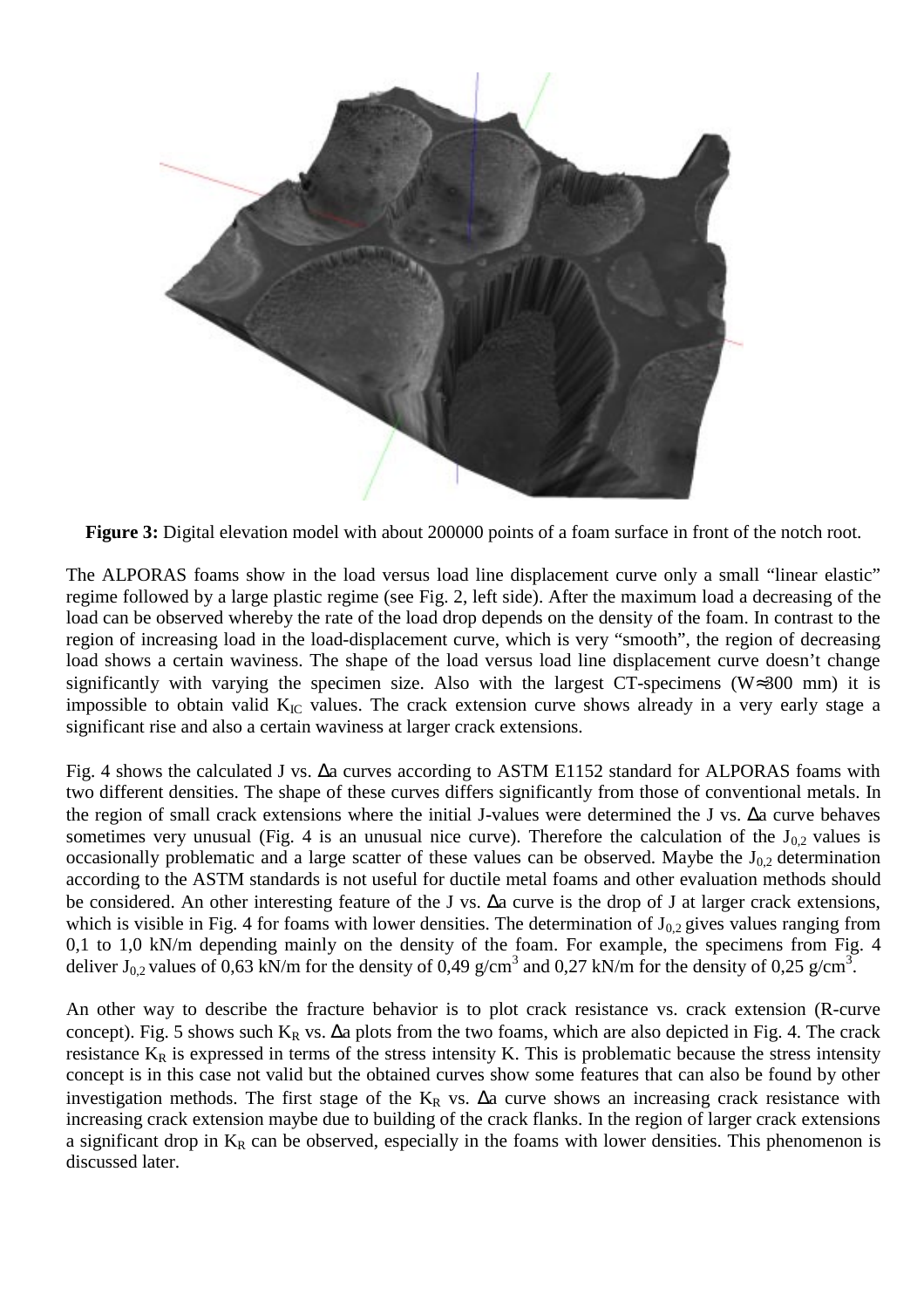

**Figure 4:** J vs. ∆a curves of ALPORAS foam CT-specimens (W=290 mm) with two different densities (0,49  $g/cm<sup>3</sup>$  on the left side and 0,25  $g/cm<sup>3</sup>$  on the right side).



Figure 5: K<sub>R</sub> vs. ∆a curves of ALPORAS foam CT-specimens (W=290 mm) with two different densities (same specimens as shown in Fig. 4).

#### *In-situ experiments*

In order to investigate crack initiation, crack propagation and local deformations in the vicinity of the crack tip in-situ experiments were performed. Fig. 6 shows SEM micrographs from the foam surface (ALPORAS foam,  $p=0.25$  g/cm<sup>3</sup>) in front of the notch root at different load states. In micrograph (1) one can see the initial cell structure of the investigated area. At approx. 80% of the maximum load crack initiation at the notch root takes place in the ALPORAS foams, which is visible in micrograph (2). In the region of the maximum load the crack is propagated about ¼ of the cell size and some "micro" cracks are formed in the neighborhood of the crack tip, which can be seen in micrograph (3). Micrograph (4) shows the crack in the region of decreasing load. The crack is now propagated nearly through the first cell wall. Several additional cracks are initiated or are grown at this state. Finally, micrograph (5) shows the foam surface in a lower magnification at a later state where the crack is propagated up to several cell sizes. All important features of the cracking process like additional cracks in the vicinity of the crack tip, change of the crack path and crack bridges can be seen.

To identify size and shape of the plastic zone and the fracture process zone the in-situ experiments were combined with local deformation measurements. Fig. 7 shows as example the result of these measurements of two different cells. The first cell (upper image in Fig. 7) is located in front of the notch root, whereby the second cell (lower image in Fig. 7) is located in the center of the ligament. The deformation measurements were made between the initial state and the deformation state at crack initiation at the notch root. From deformation analysis of the first cell it is evident that the deformation in front of the notch is very localized. Only a small area of the cell wall is strained up to approx. 20%, whereby the rest of the wall remains nearly undeformed. With further loading the initiated crack will propagate into this high-strained areas. In the second cell, which is far away from the notch root, a certain strain localization can be observed too, but not so extreme as in the first wall in front of the notch root. It is a general feature that the deformation is very localized to some cell walls and there into some parts of the walls.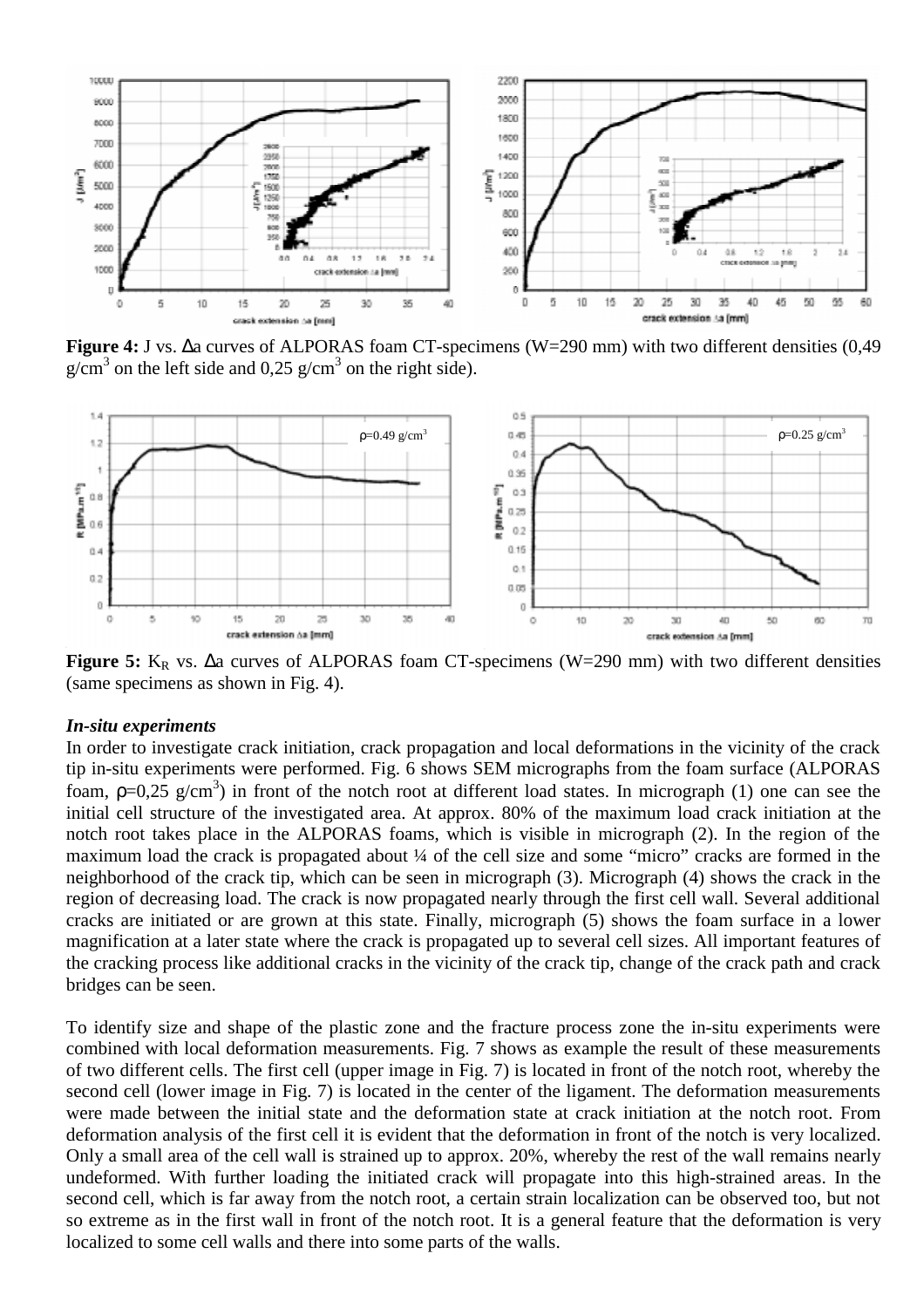

Figure 6: Schematic load vs. load line displacement curve with loads marked from these SEM micrographs were taken. ALPORAS foam, W=50 mm,  $p=0.25$  g/cm<sup>3</sup>, description see text.

# **DISCUSSION**

A closer look on the load vs. load line displacement curve (Fig. 2) gives some information about the fracture processes: For ALPORAS foams only a small region of linear elastic deformation can be observed. In this stage no crack extension is measured by the potential drop technique (region I in Fig. 2 on the left side). The linear elastic region is followed by a region of plastic deformation. In the first part of this region up to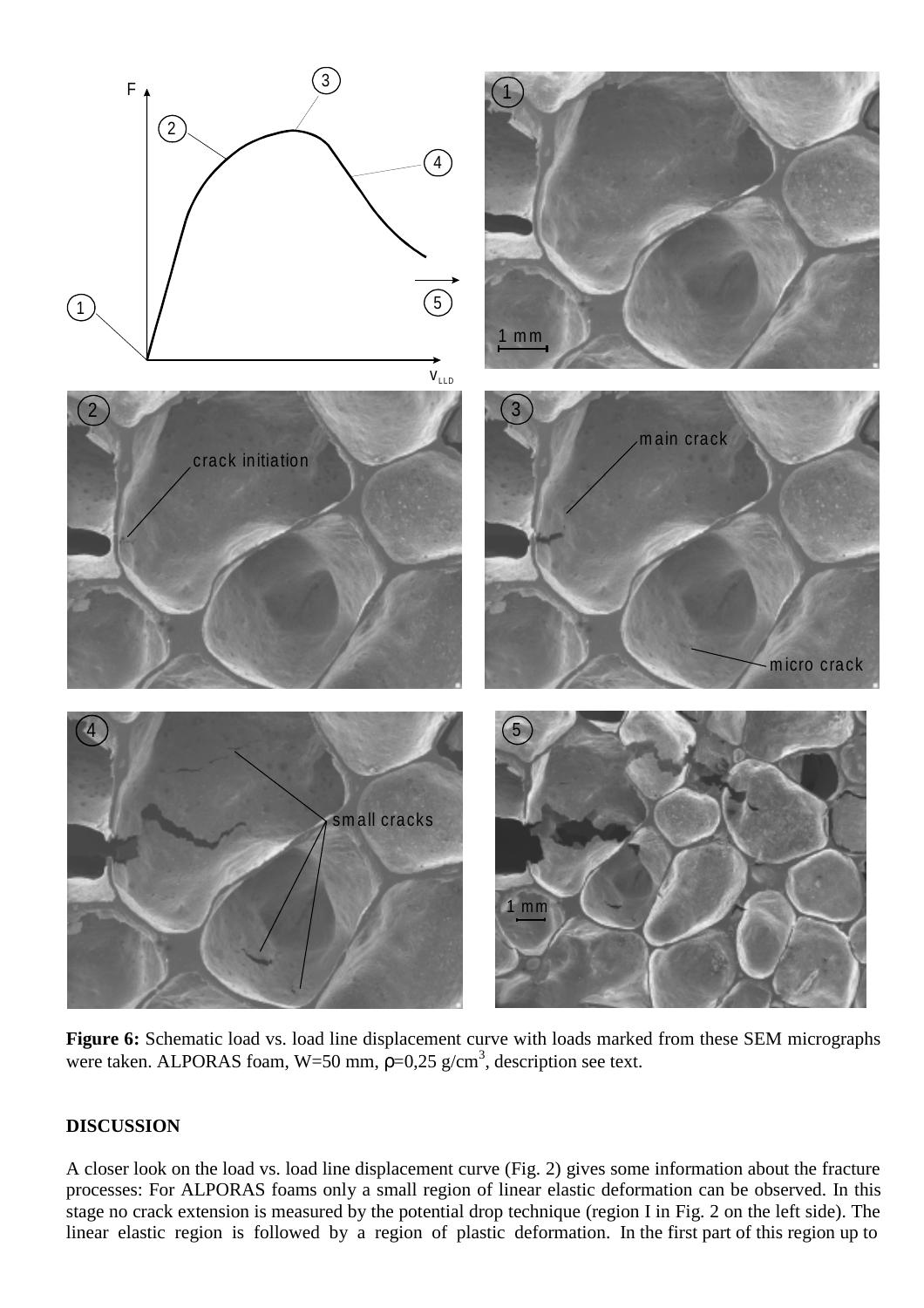

**Figure 7:** Measured local deformations at crack initiation in the first cell wall in front of the notch root (first row) in loading direction and in a cell in the center of the ligament (second row) perpenticular to the loading direction. 4000 pixels are equivalent to 3.3 mm.

about 80% of the maximum load,  $F_{\text{max}}$ , a small crack extension is observed (region II in Fig. 2). This crack extension is caused by local plastic deformation and micro cracking of some cell walls. After 80% of  $F_{\text{max}}$ crack initiation at the notch root takes place and the measured crack extension rate increases (region III in Fig. 2). In the region of decreasing load a certain "waviness" of the load vs. displacement curve is evident. At the state of crack initiation there exists a straight crack front due to the straight notch root. But with crack propagation the crack advances in thinner cell walls, which have a lower crack resistance [10] and the crack front becomes irregular. As result the crack front hits regions in the foam structure that have a larger crack resistance and an additional load is required to advance through this regions. After passing these areas the crack can propagate in regions of lower crack resistance again and a small load drop occurs. These effects explain the "waviness" of the load curve and the J-∆a curve. At crack initiation similar things happen: Due to the different thickness of the cell walls (typically 50 to 200 µm) in front of the notch root these walls have different fracture toughness values. So the crack initiation will not take place in all cell walls simultaneously but will start at the thinner walls. This effect does not yield to a single significant kink in the J-∆a curve in the region of small crack extensions, which is associated with the crack initiation. Two or more of such kinks may be visible that complicates the determination of initial J-values according to the ASTM standards. Maybe a new way for the evaluation of "initial" J-values for ductile metal foams should be found.

The deformation of the foam structure is very localized into some cells, which can be seen in Fig. 7. The heavy plastic deformed region in front of the crack tip in single cell walls is in the order of 1 mm. But the fracture process or damaging zone is much larger and cover after a certain (relatively small) load the whole ligament. It is evident that the crack propagates through the previous damaged cell walls. So after a certain